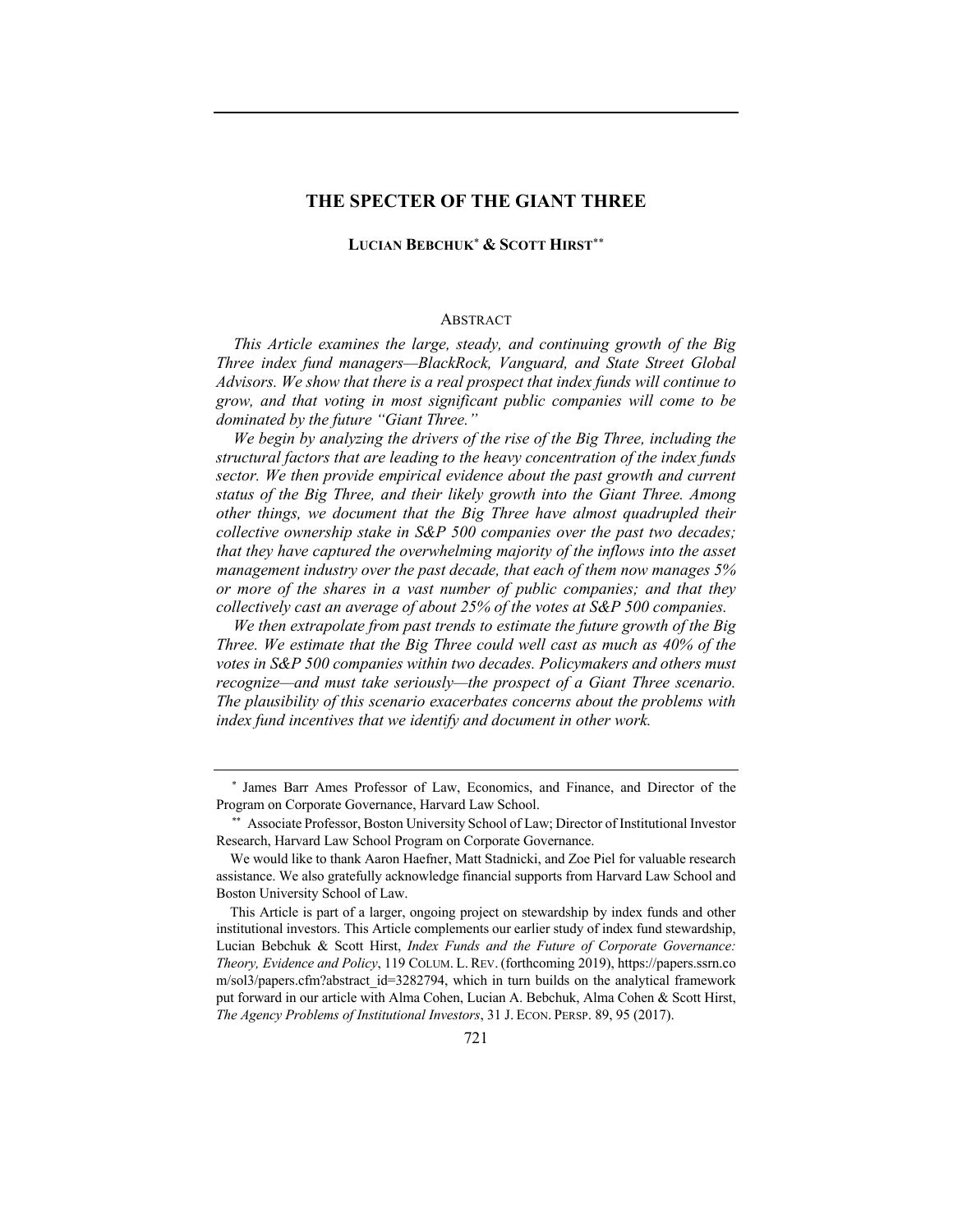# 722 *BOSTON UNIVERSITY LAW REVIEW* [Vol. 99:721

# **CONTENTS**

| <b>B.</b>                                                                                                                          |  |
|------------------------------------------------------------------------------------------------------------------------------------|--|
| C.                                                                                                                                 |  |
|                                                                                                                                    |  |
| A.                                                                                                                                 |  |
|                                                                                                                                    |  |
|                                                                                                                                    |  |
| Figure 1. Percentage of Corporate Equity Held by Big Three<br>Figure 2. Big Three Combined Stake-Future Growth Estimated from Past |  |
|                                                                                                                                    |  |
| Figure 3. Expected Future Growth-Big Three Combined Voting Stake 740                                                               |  |
| Table 1. Asset Flows To (From) Active and Index Funds (\$ Billions)728                                                             |  |
|                                                                                                                                    |  |
|                                                                                                                                    |  |
| Table 4. Number of Positions of 5% or More Held by the Big Three 735                                                               |  |
|                                                                                                                                    |  |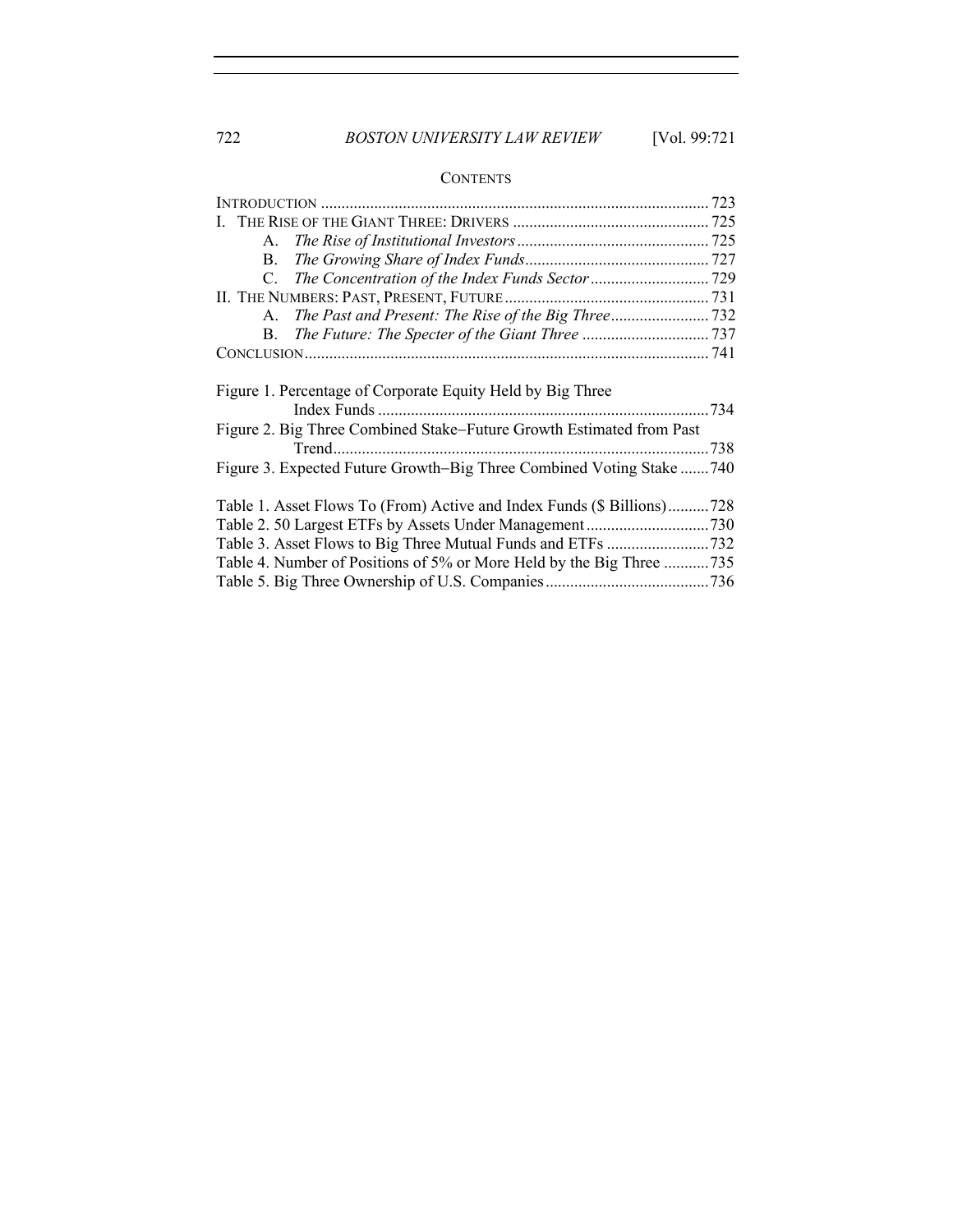### **INTRODUCTION**

This Article analyzes the steady rise of the "Big Three" index fund managers—Blackrock, Vanguard, and State Street Global Advisors ("SSGA"). Based our analysis of recent trends, we conclude that the Big Three will likely continue to grow into a "Giant Three," and that the Giant Three will likely come to dominate voting in public companies. This Giant Three scenario raises the importance of the problems with index fund incentives in general, and the Big Three in particular, that we analyze and document in other work.<sup>1</sup>

Our analysis is divided into three parts. In Part I, we analyze three key drivers that underlie the steady and persistent growth of the Big Three, and which mean that this growth is likely to continue. First, we discuss the factors that have led to the tenfold increase in institutional investor ownership over the past six decades. Second, we document the steady growth of the proportion of the assets managed by investment managers that are allocated to index funds. Third, we analyze three factors that lead to the heavy concentration of the index fund sector: scale economies, the liquidity benefits offered by exchange-traded funds ("ETFs") with large assets, and the ability of dominant index fund managers to compete quickly with new products introduced by rivals. These factors are likely to facilitate the continued dominance of the Big Three.

In Part II, we present our empirical analysis of the past growth of the Big Three, their current status as major shareholders of U.S. companies, and their likely future growth. Our empirical analysis focuses on the companies in the S&P 500 and Russell 3000 indices, which represent 73% and 91% (respectively) of the total market capitalization of listed U.S. companies as of December 31, 2017.2

We start with the past growth and current status of the Big Three. Among other things, we document that:

• Over the last decade, more than 80% of all assets flowing into investment funds has gone to the Big Three, and the proportion of total funds flowing to the Big Three has been rising through the second half of the decade;

<sup>1</sup> *See* Lucian A. Bebchuk, Alma Cohen & Scott Hirst, *The Agency Problems of Institutional Investors*, 31 J.ECON. PERSP. 89, 95 (2017); Lucian Bebchuk & Scott Hirst, *Index Funds and the Future of Corporate Governance: Theory, Evidence, and Policy*, COLUM. L. REV. (forthcoming 2019) (manuscript at 1), http://ssrn.com/abstract\_id=3282794.

<sup>2</sup> Calculated based on market capitalization data from the Center for Research in Securities Prices. Market capitalization data is based on those types of shares included in the Russell 3000 and S&P 500, including common shares of U.S. companies, non-U.S. companies, real estate investment trusts, shares of beneficial interest, and units of companies incorporated outside the United States.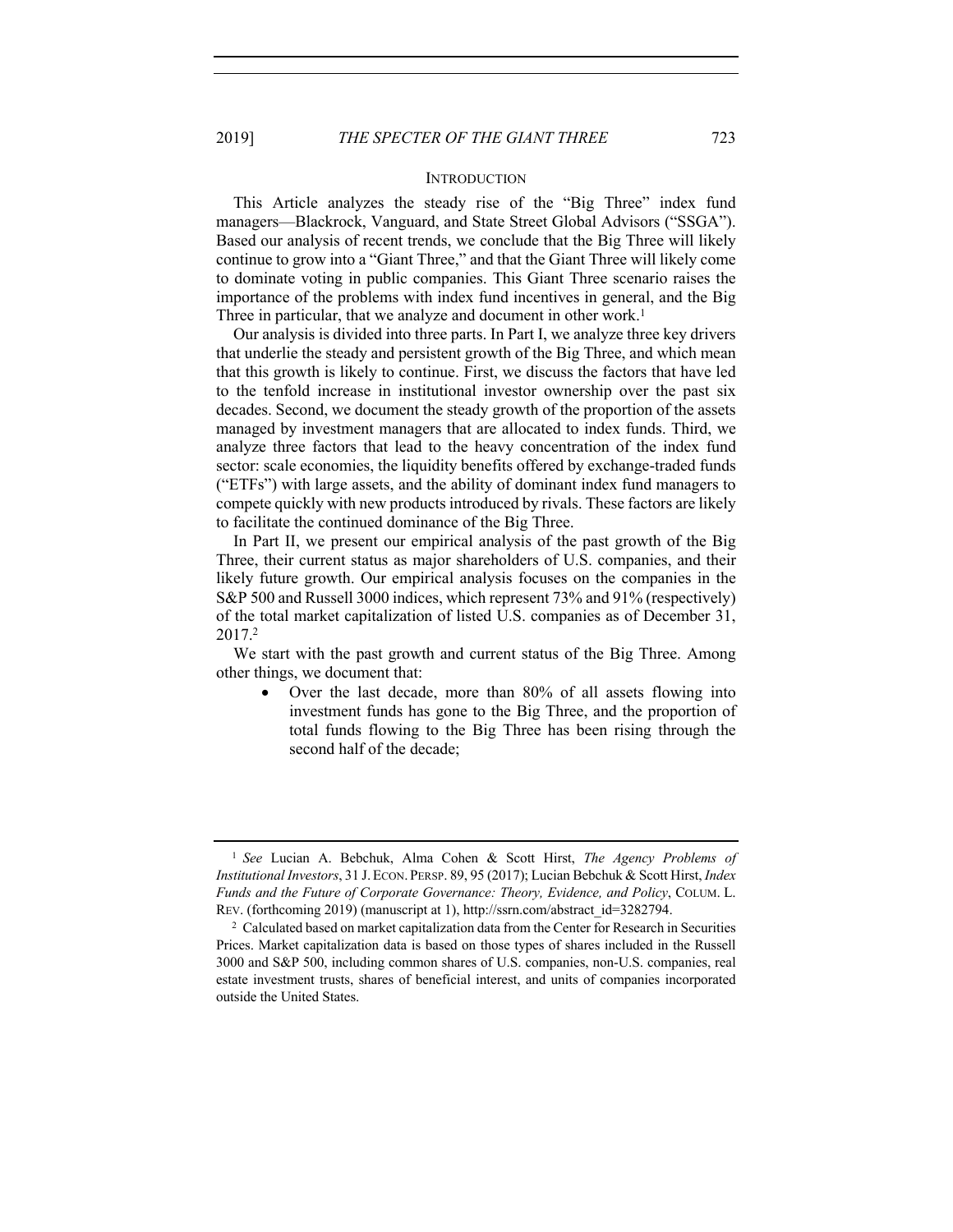- The average combined stake in S&P 500 companies held by the Big Three essentially quadrupled over the past two decades, from 5.2% in 1998 to 20.5% in 2017;3
- Over the past decade, the number of positions in S&P 500 companies in which the Big Three hold 5% or more of the company's equity has increased more than five-fold, with each of BlackRock and Vanguard now holding positions of 5% or more of the shares of almost all of the companies in the S&P 500;
- Following two decades of growth, the Big Three now collectively hold an average stake of more than 20% of S&P 500 companies;<sup>4</sup> and
- Because the Big Three generally vote all of their shares, whereas not all of the non-Big Three shareholders of those companies do so, shares held by the Big Three represent an average of about 25% of the shares voted in director elections at S&P 500 companies in 2018.

Building on this analysis of past growth, we then proceed to extrapolate from past trends to predict the likely growth of the Big Three in the next two decades. Assuming that past trends continue, we estimate that the share of votes that the Big Three would cast at S&P 500 companies could well reach about 34% of votes in the next decade, and about 41% of votes in two decades. Thus, if recent trends continue, the Big Three could be expected to become the "Giant Three." In this Giant Three scenario, three investment managers would largely dominate shareholder voting in practically all significant U.S. companies that do not have a controlling shareholder.

We conclude by observing the substantial policy implications of the specter of the Giant Three. Here we build on our large-scale study of index fund stewardship, which analyzes the incentives of index fund managers and provides comprehensive empirical evidence on their stewardship activities.<sup>5</sup> That study analyzes and documents the incentives of index fund managers, and especially major fund managers such as the Big Three, to be excessively deferential toward corporate managers. We argue that recognition of the Giant Three scenario increases the importance of the agency problems afflicting Big Three incentives that we have identified. Recognizing the specter of the Giant Three reinforces the importance of a serious consideration of these problems.

In addition to our own prior work, the work that is most closely related to this Article is an elegant essay by Professor John Coates.<sup>6</sup> Although we and Coates both focus on issues arising from the growing concentration of ownership in the

<sup>&</sup>lt;sup>3</sup> *See infra* Figure 1, Panel 1 and accompanying text.

<sup>4</sup> *See infra* Table 5 and accompanying text.

<sup>5</sup> *See generally* Bebchuk & Hirst, *supra* note 1.

<sup>6</sup> *See generally* John C. Coates IV, *The Future of Corporate Governance Part I: The Problem of Twelve* (Harvard John M. Olin Ctr. for Law, Econ., & Bus., Discussion Paper No. 1001, 2019), http://www.law.harvard.edu/programs/olin\_center/papers/pdf/Coates\_1001.p df.